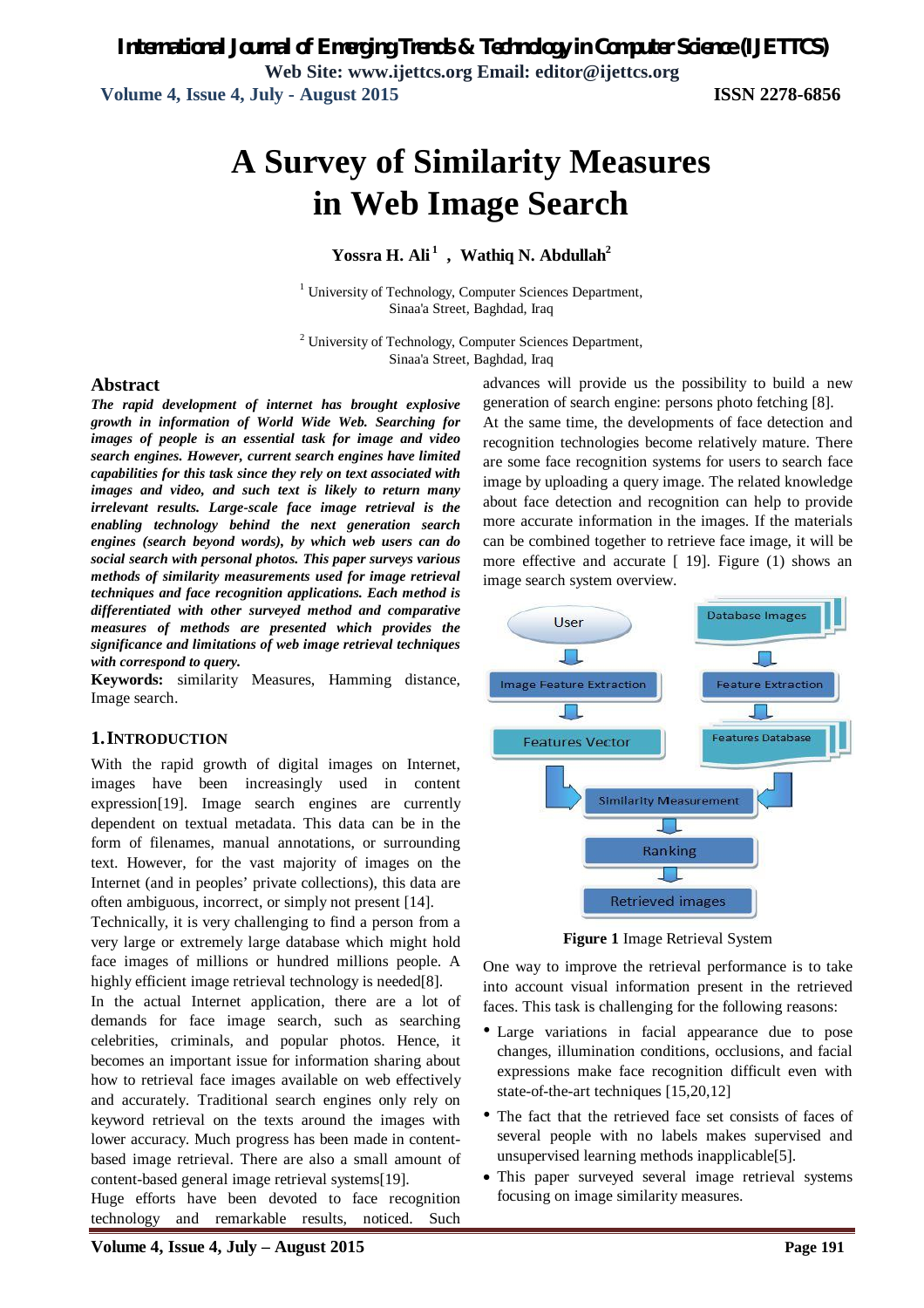**Volume 4, Issue 4, July - August 2015 ISSN 2278-6856**

#### **2.SIMILARITY MEASURES**

Similarity measures are typically used for quantifying the affinity between objects in search operations, where the user presents an object (query) and requests other objects "similar" to the given query. Therefore, a similarity measure is a mathematical abstraction for comparing objects, assigning a single number that indicates the affinity between the said pair of objects. The results of the search are typically presented to the user in the order suggested by the returned similarity value. Objects with higher similarity value are presented  $\Box$  first to the user because they are deemed to be more relevant to the query posed by the user [13].

#### **2.1 Histogram similarity**

In many application histogram is used as object model .Thus to compare an unknown object with a known object we can compute the similarity between their histograms. The histogram of image shows the frequency distribution of different pixel intensities.

Z. Zhang et al. in 2000 propose a realistic approach to effectively indexing images in an image library to facilitate image retrieval is to first manually classify all the images into different "categories" or "domains", and to design search engines for each of the domains. This is referred to focused image retrieval.

Experimental results show that the proposed approaches have significantly improved the image retrieval precisions than the existing search engines in these focused application domains. In particular, the research focuses on a face detection system as well as two application areas: image retrieval of querying human beings and image retrieval of querying similar background. In first application area, it assumes that there is certain collateral textual information available accompanying the images, such as caption. only face detection is conducted to verify the existence of human beings in the image.

The paper presents an efficient face detection system. Next, this face detection system is combined with a conventional color histogram based similarity matching system to solve for the second application of image retrieval. These methods are evaluated separately.

The system uses two color features: hue and chrominance. Intensity is not used so that the proposed method can be independent of lighting condition to a certain degree. The technique applies face detection to the retrieved documents from the first round of search of the whole database based on text indexing. Also, due to this filtering, the precision is significantly improved. The system applies face detection to the image first to crop out the areas with human bodies. Then the rest of the image (i.e. the background) may be ported to the conventional similarity based matching for image retrieval based on the background similarity.

The proposed system shows two application examples of this face detection system in querying and retrieving

images, one being image retrieval with indexed collateral text, and the other being image retrieval with background similarity [23].

X.Wang et al. in 2009 propose two ideas. First, it proposes to use individual bins, instead of whole histograms, of Local Binary Patterns (LBP) as features for learning, which yields significant performance improvements and computation reduction in the experiments. Second, it presents a novel Multi-Task Learning (MTL) framework, called Boosted MTL, for face verification. The effectiveness of the system is verified with a large number of celebrity images/videos from the web. The system addresses the problem of giving a small set of face images of a celebrity, verify whether the celebrity is in other images and videos that are returned by the search engine.

The proposed LBP bin features is compared with direct LBP based recognition and LBP histogram feature based AdaBoost. The LBP bin feature based AdaBoost approach significantly outperforms the approach which compares the distances of local histograms of LBP. It also outperforms the similarly trained AdaBoost classifier based on LBP histograms of local regions.

Experimental results show that when using local histograms as features AdaBoosting can marginally improve the performance compared with directly using LBP, but it is much worse than using counts of individual bins as features. It significantly outperforms the approach that directly uses LBP for face verification in terms of both accuracy and speed [21].

#### **2.2 Similarity Matrix**

A similarity matrix is a matrix of scores that represent the similarity between a number of data points. Each element of the similarity matrix contains a measure of similarity between two of the data points.

L. Gu et al. in 2007 approach achieved promising accuracy and proposed a totally automated approach for organizing consumer photos based on the combination of unsupervised face clustering with supervised face model training. Based on this, as well as contextual information, a semi-supervised agglomerative clustering is conducted, and the collection is divided into groups by face. Then, larger clusters are modeled as frequently appearing people. Finally, clusters are consolidated by matching faces with each of these face models. Especially, faces in smaller clusters are merged into larger clusters. Many small clusters are merged into large clusters and the average recall rate is improved substantially with only minor degradation in the precision rate.

Faces are detected in every picture and a semi-supervised clustering algorithm is employed on the facial similarity matrix to group faces into clusters while at the same time incorporating spatial constraints. Dominant clusters are modeled as significant people and small clusters are recognized against them to further improve the grouping performance. Promising results have been achieved in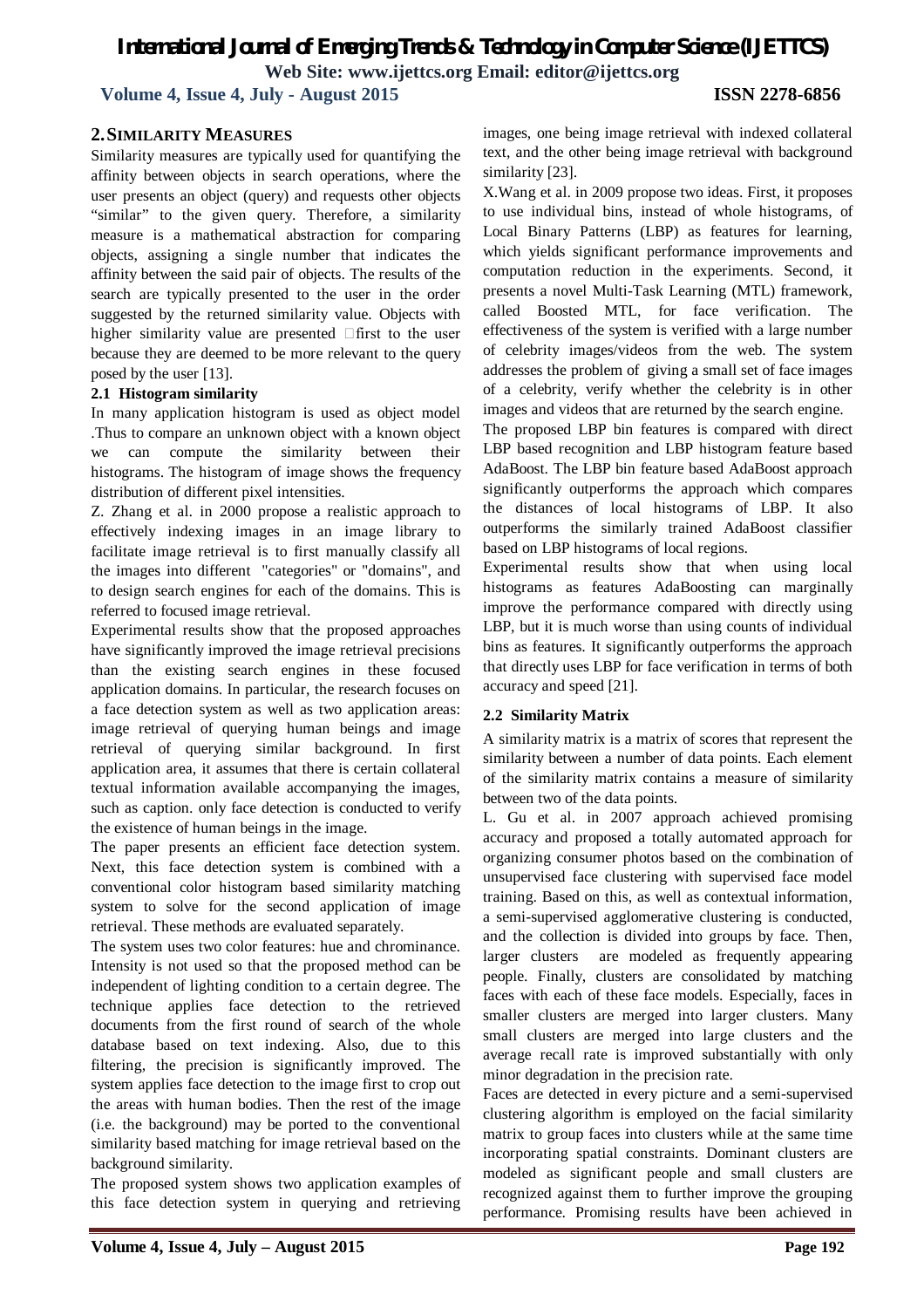### **Volume 4, Issue 4, July - August 2015 ISSN 2278-6856**

consumer photo datasets with high accuracy and fast speed[10].

#### **2.3 Visual Similarity**

Visual Similarity Search retrieves images that "look similar", regardless of the image content. Retrieved images have similar visual attributes as the chosen images, such as comparable colors, textures, and shapes. The retrieval does not use knowledge about the actual subjects in the images.

D. Le and S. Satoh in 2008, propose a method for retrieving relevant faces of one person by learning the visual consistency among results retrieved from text correlation-based search engines. The method consists of two steps. In the first step, each candidate face obtained from a text-based search engine is ranked with a score that measures the distribution of visual similarities among the faces. The second step improves this ranking by treating this problem as a classification problem; and the faces are re-ranked according to their relevant score inferred from the classifier's probability output.

The system plans a general framework to boost the face retrieval performance of text-based search engines by visual consistency learning. The framework seamlessly integrates data mining techniques such as supervised learning and unsupervised learning based on bagging. A comprehensive evaluation on a large face dataset of many people was carried out and confirmed that our approach is promising. The system framework includes an estimation the ranked list of these faces using Rank-By-Local-Density-Score, and improve this ranked list using Rank-By-Bagging-ProbSVM.

The technique uses the idea of density-based clustering described by to solve this problem. Specifically, the local density score (LDS) of a face is defined as the average distance to its k-nearest neighbors. The faces retrieved from the different name queries were merged into one set and used as input for ranking. The retrieval performance is evaluated with measures that are commonly used in information retrieval, such as precision, recall, and average precision. The approach works fairly well for well-known people, where the main assumption that textbased search engines return a large fraction of relevant images is satisfied [5].

N. Kumar et al. in 2011, focus on images of faces and the attributes used to describe them. Examples of face attributes include gender, age, jaw shape, nose size, etc. The system shows how one can create and label large data sets of real-world images to train classifiers which measure the presence, absence, or degree to which an attribute is expressed in images. These classifiers can then automatically label new images.

Prior to feature extraction, the background is masked out to avoid contaminating the classifiers. Different types of information can be extracted. The types of pixel data to extract include various color spaces (RGB, HSV) as well as edge magnitudes and orientations. To remove lighting effects and better generalize across a limited number of training images. All types of low-level features could simply be extracted from the whole face, and let a classifier figure out which are important for the task and which are not. The approach illustrates how attributebased face verification is performed on a new pair of input images. In all experiments, not only are the images in the training and test sets disjoint, but there is also no overlap in the individuals used in the two sets. In addition, the individuals and images used to train the attribute and simile classifiers are disjoint from the testing sets.

Search queries are mapped onto attribute labels using a dictionary of terms. This approach is simple, flexible, and yields excellent results in practice. Furthermore, it is easy to add new phrases and attributes to the dictionary, or maintain separate dictionaries for searches in different languages [14].

#### **2.4 Cosine Similarity Measure**

Cosine similarity is a measure of similarity between two vectors of an inner product space that measures the cosine of the angle between them. Cosine similarity is particularly used in positive space, where the outcome is neatly bounded in [0,1]. The inner product of the two vectors (sum of the pairwise multiplied elements) is divided by the product of their vector lengths. This has the effect that the vectors are normalized to unit length and only the angle, more precisely the cosine of the angle, between the vectors accounts for their similarity [11].

In 2008, Robbie Lamb & Rafal Angryk and Piet Martiens s' system discusses solar images and the results of our investigation of techniques that can be used to identify solar phenomena in images from the TRACE satellite for the creation of a search engine. The images are first segmented into smaller regions and texture information is extracted. The segmentation technique breaks the image into 128 by 128 pixel blocks for extracting features. This technique is called Grid Segmentation.

The values in the attribute vector reflect different types of texture information extracted from the intensity of the images and sub-images. Representation of images in the form of attribute vectors also allows us to evaluate the similarity of two images by using a cosine similarity measure to calculate the angle between two image vectors. The Information Retrieval module is responsible for analyzing the submitted sample image(s) and retrieving similar images from the TRACE image repositories.

Distinct features are extracted from the sample image(s) during Image Preprocessing. Classification of the sample image(s) is performed based on the extracted information. After each sample image has been classified, we select similar images from the data catalogs related to the query and order them using a cosine similarity function with the extracted image vector.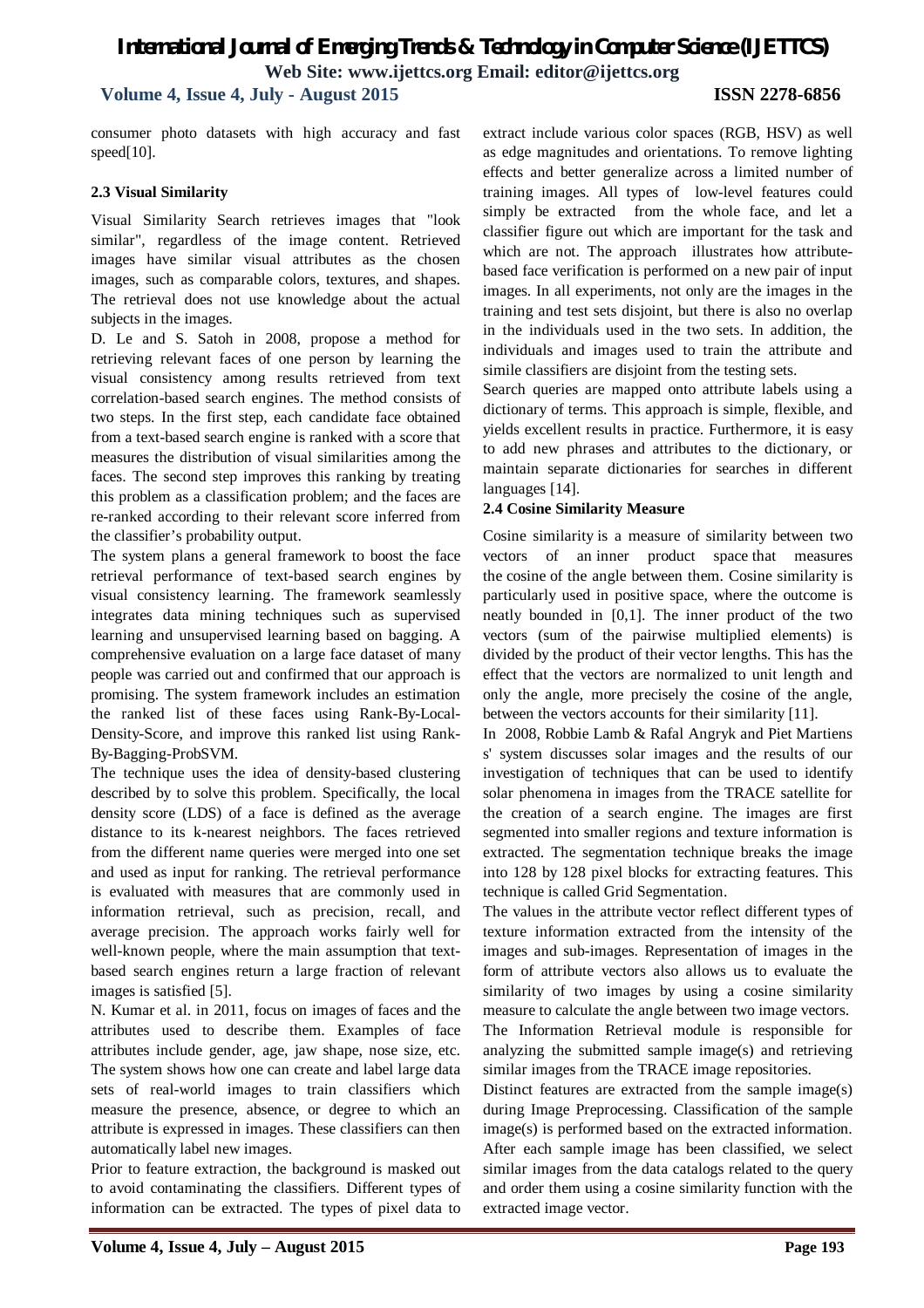**Volume 4, Issue 4, July - August 2015 ISSN 2278-6856**

The Searching & Ranking component uses the classification results and extracted attributes from the images to quickly select and rank images that are similar to the query. The results show that for a given query image, we can expect more than half of the returned images to be relevant. The accuracy of our systems seems to be phenomenon specific, as some solar phenomena have more distinctive features than others [16].

In 2015, C. Ding, C. Xu, and D. Tao propose a novel face identification framework capable of handling the full range of pose variations. The proposed framework first transforms the original pose-invariant face recognition problem into a partial frontal face recognition problem. A robust patch-based face representation scheme is then developed to represent the synthesized partial frontal faces. The face matching is performed at patch level rather than at the holistic level. Directly matching faces in different poses is difficult. One intuitive solution is to conduct face synthesis so that the two facial images can be compared in the same pose.

The scheme of flexible Patch-based Partial Representation (PBPR) and a learning method called Multi-Task Feature Transformation Learning (MtFTL) are proposed, where the length of face representation is related to the pose of the face. The system matches a probe face image of one pose type to a frontal gallery face image. To calculate the similarity of each patch pair, the cosine metric is utilized to and the similarity scores of all patch pairs are fused by the sum rule.

Although the adopted matching scheme is simple compared to existing methods [3], [2], it is still expected that the proposed PBPR-MtFTL framework will achieve stronger performance, since the recognition ability of PBPR-MtFTL has been enhanced by exploiting the correlation between poses.

Similarity scores between all un-occluded patch pairs are averaged as the similarity score of the face image pair [4].

#### **2.5 Similarity Graph**

A Similarity Graph is a data structure that can be used to express this dissimilarity or difference. Is a weighted graph in which vertices correspond to elements and edge weights are derived from the similarity values between the corresponding elements. Hence, the similarity graph is just another representation of the similarity matrix.[18]

H. Zitouni et al. ,in 2009, propose a graph based method in order to recognize the faces that appear on the web using a small training set. First, relevant pictures of the desired people are collected by querying the name in a text based search engine in order to construct the data set. Then, detected faces in these photographs are represented using SIFT features extracted from facial features. A similarity graph whose nodes represent the faces and edges represent the similarities between them is then formed. A random walk algorithm is applied on this graph in order to rank the similarity of all nodes. The images to form the dataset are gathered from Yahoo! and Google web image search engines.

The two methods for labeling do not make a considerable difference in the overall result. In the Average of Labeled Data method, the overall success is found to be 34,69%, whereas, in the Label Propagation method, 33,98% is the overall success result. Although these results seem to be low compared to the current face recognition techniques, a new method is proposed for recognizing the images that are not taken in a controlled environment.

As a graph method, random walk with restart is used; having an outcome of strengthening the ability to classify the data. This method converts the similarity graph into a graph that the similar nodes become more strongly bound, and the nodes with weak bindings become weaker. Hence, the classification becomes easier and more reliable [6].

#### **2.6 Hamming Distance**

The Hamming distance between two strings of equal length is the number of positions at which the corresponding symbols are different. In another way, it measures the minimum number of substitutions required to change one string into the other, or the minimum number of errors that could have transformed one string into the other. The normalized Hamming distance between two binary vectors is the ratio of Hamming distance to the size of the vectors; this metric only takes values in the range[0,1][7].

J. Kouma and H. Li, in 2009, found that the art face identification rate is only around 70%. The computing complexity of face identification is linearly related to the number of individuals N. For large-scale face image retrieval the efficiency of face identification is a key issue. The paper focuses on the efficiency aspects of face identification. In this technique, all face images in a gallery are transferred into lower resolution used for feature vectors (called face signatures).

The image retrieval problem is treated as a source coding problem and the rate distortion theory is used to characterize retrieval quality and retrieval speed. The approach introduces a similarity measure where the key is using normalized Hamming distance. At the retrieval phase, the. Normalized Hamming distance is performed between the query and every template. The templates is then ranked according to their distance to the query. In the experiment the ORL Database of Faces is used. In the database there are 10 different images of each of 40 distinct subjects, taken at different times, varying light conditions and facial expressions [9].

J. Kouma et al., in 2010, Developed the system in [9] and used the same signature image. The approach's contribution is 1) to treat the image retrieval problem as a source coding problem and the rate distortion theory is used to characterize retrieval quality and retrieval speed; 2) to view compression of signature images it as a typical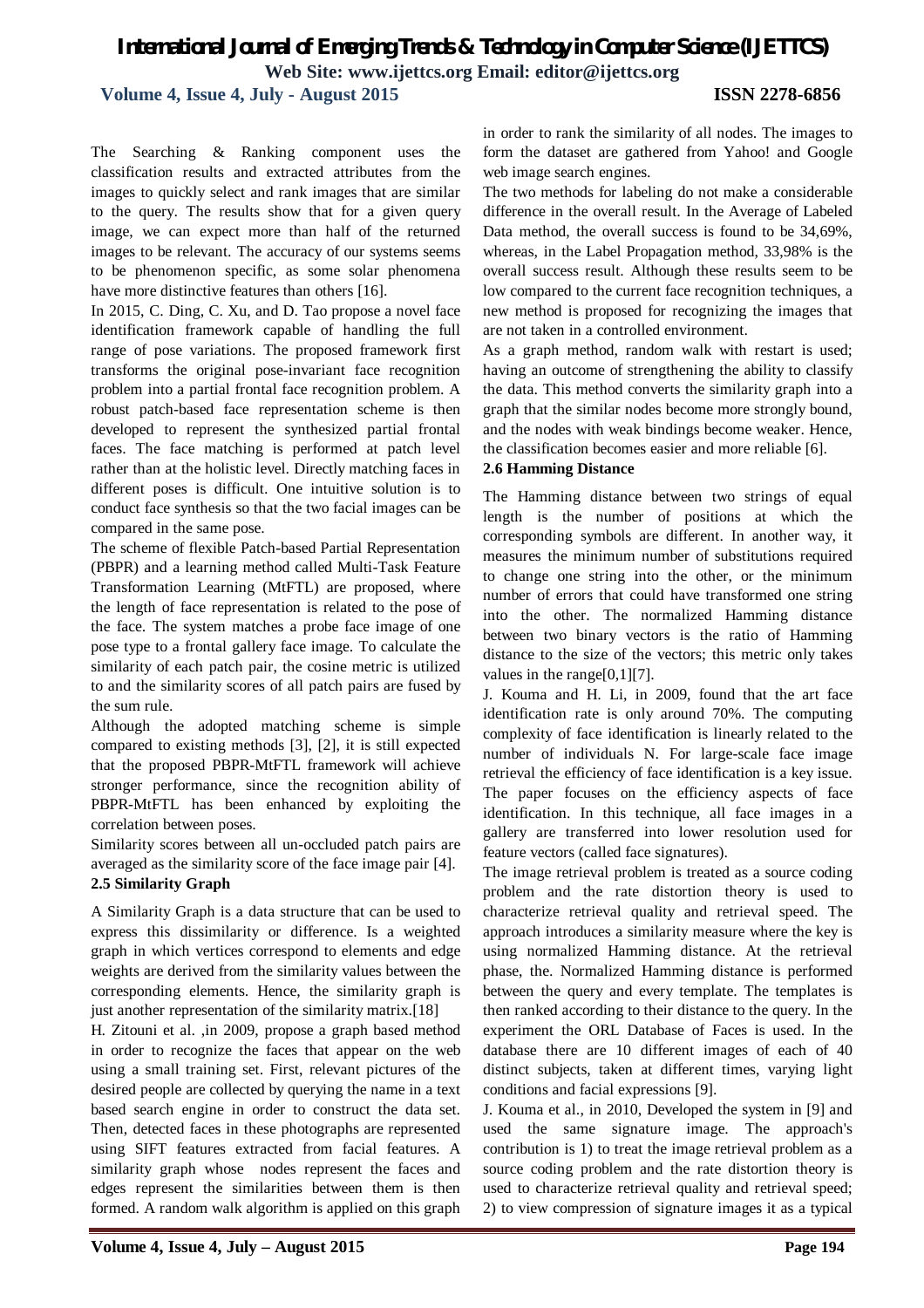### **Volume 4, Issue 4, July - August 2015 ISSN 2278-6856**

"Wyner-Ziv Coding" problem, which circumvents the problem that the query images are not available until we decompress the signature image. 3) to develop a distributed coding scheme based on LDPC codes to compress face signature images. The system minimizing the Hamming distance over the corresponding search area. The system uses the same ORL Database of Faces as in [9]. It is a totally new retrieval paradigm in the sense that the insight of the image coding is directly applied to image retrieval problem. Thus merging two different areas into one [8].

#### **2.7 Euclidean (L2) Distance**

Euclidean Distance is the most common use of distance. It is the square root of the sum of squared differences between coordinates of a pair of objects [17]. The Euclidean is also called the "L2 distance".

Yushi Jing et al. ,in 2013, adopt a system of a hybrid search approach in which a text-based query is used to retrieve a set of relevant images, which are then refined by the user. We propose scalable solutions to learning queryspecific distance functions by 1) adopting a simple largemargin learning framework, 2) using the query-logs of text-based image search engine to train distance functions used in content-based systems. The query-specific distance functions can be applied to only the most popular search queries and still service large portion of the overall search engine traffic.

The work also demonstrated that learning query-specific image distances produces more accurate measurement of image similarity than the state-of-the-art Google similar image search system. The results demonstrate that queryspecific distance functions outperform the L2 distance function used in Google image search.

In a single image search session, if image xi and image xj are both clicked by the user, they are said to be co-clicked. Only images similar to the target image are selected while others are seen but ignored. Therefore if we aggregate the co-click statistics over all search sessions conducted within a sufficient period of time, then images that are clicked more often are more similar to each other. The goal is to derive reliable measurement of image similarity from such aggregated co-click statistics, and use it to train query-specific distances. The co-click statistics can also be combined with other types of distances, such as Euclidean distance (L2) derived from image features.

Using query-specific distance functions will produce more accurate image comparisons than query-independent distances. The results show that L2 distances are sufficiently accurate when two images contain the same objects or share dominant visual cues [22] .

#### **3. Conclusions**

The survey presents various methods used for image searches. Each surveyed method is significantly efficient in image retrieval process and ranking of images. This paper shows the similarity measurement method used in

each system. The efficiency of the surveyed method can be measured in terms of retrieval accuracy and computational time. The merits of each method can be taken into account and further these techniques can be enhanced for large scale web image searches and re-ranking mechanism efficiently.

#### **References**

- [1] A. Holub, P. Moreels, and P. Perona, "Unsupervised Clustering for Google Searches of Celebrity Images", IEEE , 2008.
- [2] A. Li, S. Shan, and W. Gao, "Coupled bias–variance" tradeoff for crosspose face recognition," IEEE Trans. Image Process., vol. 21, no. 1, pp. 305–315, 2012.
- [3] A. Li, S. Shan, X. Chen, and W. Gao, "Maximizing" intra-individual correlations for face recognition across pose differences," in Proc. IEEE Conf. Comput. Vis. Pattern Recognit., pp. 605–611, 2009.
- [4] C. Ding, C. Xu, and D. Tao, "Multi-Task Pose-Invariant Face Recognition", IEEE Transactions on Image Processing, 2015.
- [5] D. Le and S. Satoh, "Unsupervised Face Annotation by Mining the Web", Eighth IEEE International Conference on Data Mining , pp 383-392, 2008.
- [6] H. Zitouni, M. F. Bulut, and P. Duygulu, "Recognizing faces in news photographs on the web", , IEEE, 2009.
- [7] J. Chi, M. Koyuturk, and A. Grama, "A Distributed Tool for Constructing Summaries of High-Dimensional Discrete Attributed Datasets", Proceedings of The Fourth SIAM International Conference on Data Mining, 2004.
- [8] J. Kouma , H. Li, and D. Olsson, "Large-scale Face Images Retrieval: A transform coding approach", 2010, IEEE.
- *[9]* J. P. Kouma and H. Li , "Large-scale Face Images Retrieval: *A distribution coding approach", IEEE, 2009.*
- [10] L. Gu, T. Zhang, and X. Ding , " Clustering Consumer Photos Based on Face Recognition ", IEEE, 2007.
- [11] M. Dittenbach ,"Scoring and Ranking Techniques - tf-idf term weighting and cosine similarity" , 2010.
- [12] M. S. Bartlett, J. R. Movellan, and T. J. Sejnowski. Face recognition by independent component analysis. *IEEE Transactions on Neural Networks*, 13(6):1450– 1464, Nov 2002.
- [13] M. Vlachos, " Similarity Measures", Encyclopedia of Machine Learning, pp 903-906, Springer, 2010.
- [14] N. Kumar, A. C. Berg, P. N. Belhumeur, and S. K. Nayar, "Describable Visual Attributes for Face Verification and Image Search", IEEE Transactions on Pattern Analysis and Machine Intelligence, Vol. 33, No. 10, pp 1962-1977, Oct 2011.
- [15] O. Arandjelovic and A. Zisserman. "Automatic face recognition for film character retrieval in featurelength films". In Proc. Intl. Conf. on Computer